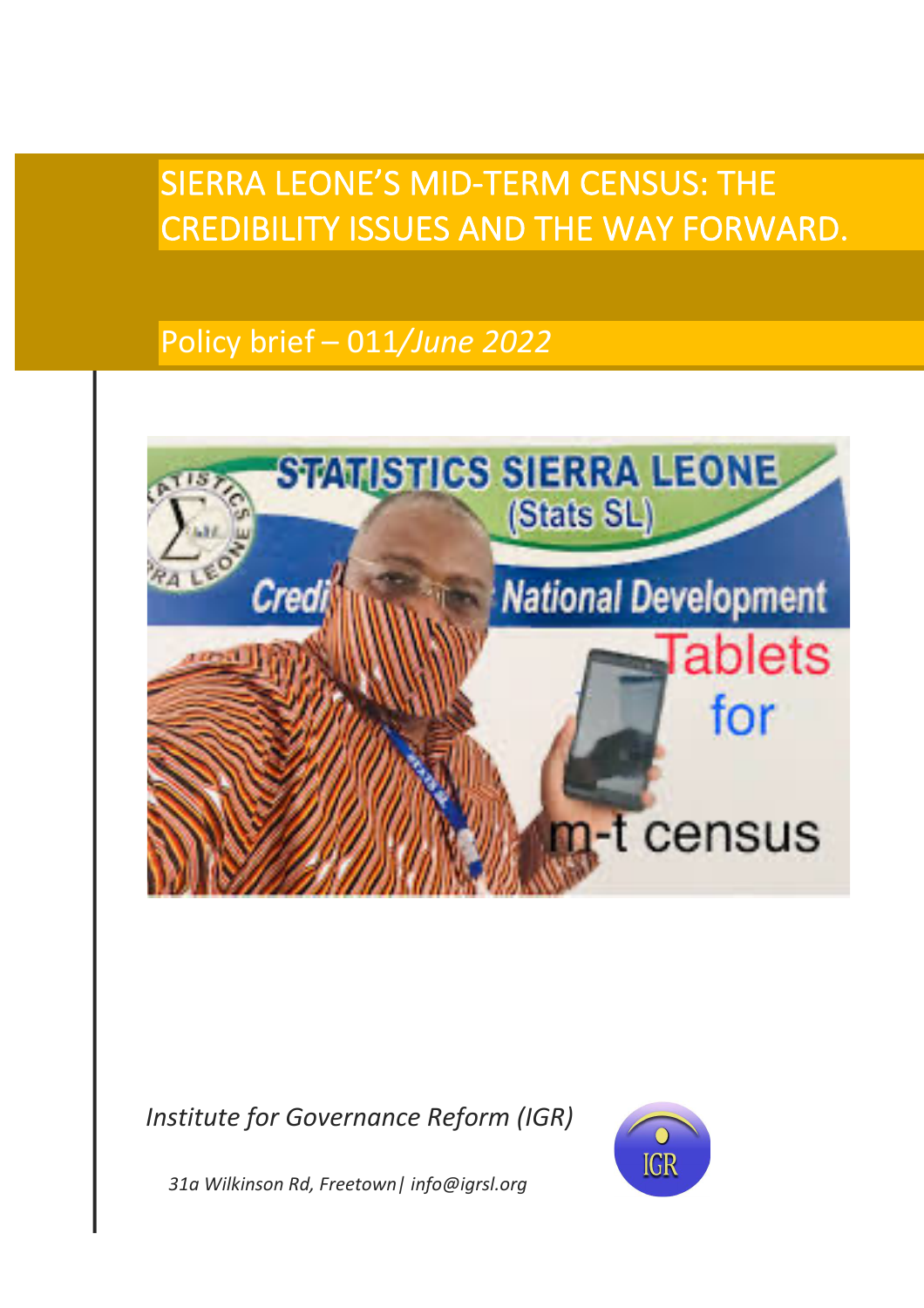#### 1. Background

Over the last seven years, Sierra Leone spent a little over \$20m on two population censuses under two administrations — one conducted in December 2015 under the APC administration (now the opposition party) and a mid-term census, whose preliminary results were released in early June 2022 under the SLPP-led government. Results of both censuses were rejected by opposition groups referring to them as inaccurate. These controversies left the public — who generally side with one of the two dominant political parties — confused as to who is right or wrong. What is more confusing is the absence of a clear and objective criteria upon which people can declare a census accurate or fraudulent. With the growing political polarization in the country, many people now only entertain views that justify and reinforce their beliefs and biases. Accusations of partisan manipulation of census results are more frequently spread than expert opinions on national statistics, portending a tense political landscape as the country prepares for general elections in 2023.

IGR bases its analysis and policy recommendations largely on official data and statistical evidence. We've have acted as keen observers of multiple census efforts in Sierra Leone – and the broader collection and application of statistics – for the past eight years. It is in this context that we offer this response to the preliminary results of the 2021 Mid-Term Census with three questions in mind: A) How trustworthy are the provisional figures in the midterm census and how might perceived political motives impact trust in them? B) Are perceptions of inaccuracy rooted in objective criteria for assessing a census or are they driven by the historic lack of trust in the institution managing the census? C) Or, worse still, how might selfserving political machinations that prioritize political expediency over accuracy be the basis for justification by some actors?

Ideally, a proper audit of the mid-term census results should be done after the release of complete figures for sub-entities (including chiefdoms, wards and, if possible, enumeration areas). This would provide a deeper and wider breath of statistical accuracy of results that will help citizens understand how the district figures were derived in the first place. However, considering the interest the preliminary figures have already generated and given the decision by NEC to use the data for planning the next election, it is useful to provide our interpretation of the results as well as share some useful tips on how citizens and interest groups can assess the correctness or inaccuracy of a census result.

## 2. Putting the Mid-Term Census in Context

Sierra Leone conducted its second post-war census in 2015, that established the country's population at 7.09 million. There were sweeping structural changes in the then governing party's-controlled areas following the release of results. Parliamentary constituency boundaries were redrawn, and two new districts were created in the North. What use to be the Northern province was split into two regions (North and Northwest regions), and 40 new chiefdoms were created with regent chiefs installed.

The 2015 census was conducted amidst controversy. IGR and other CSOs monitoring the process raised questions regarding the accuracy of the cartographic mapping process, the enumeration coverage and lack of inclusivity in the process. These claims were confirmed by Stats SL in 2020 after the change of the administration that conducted the census. According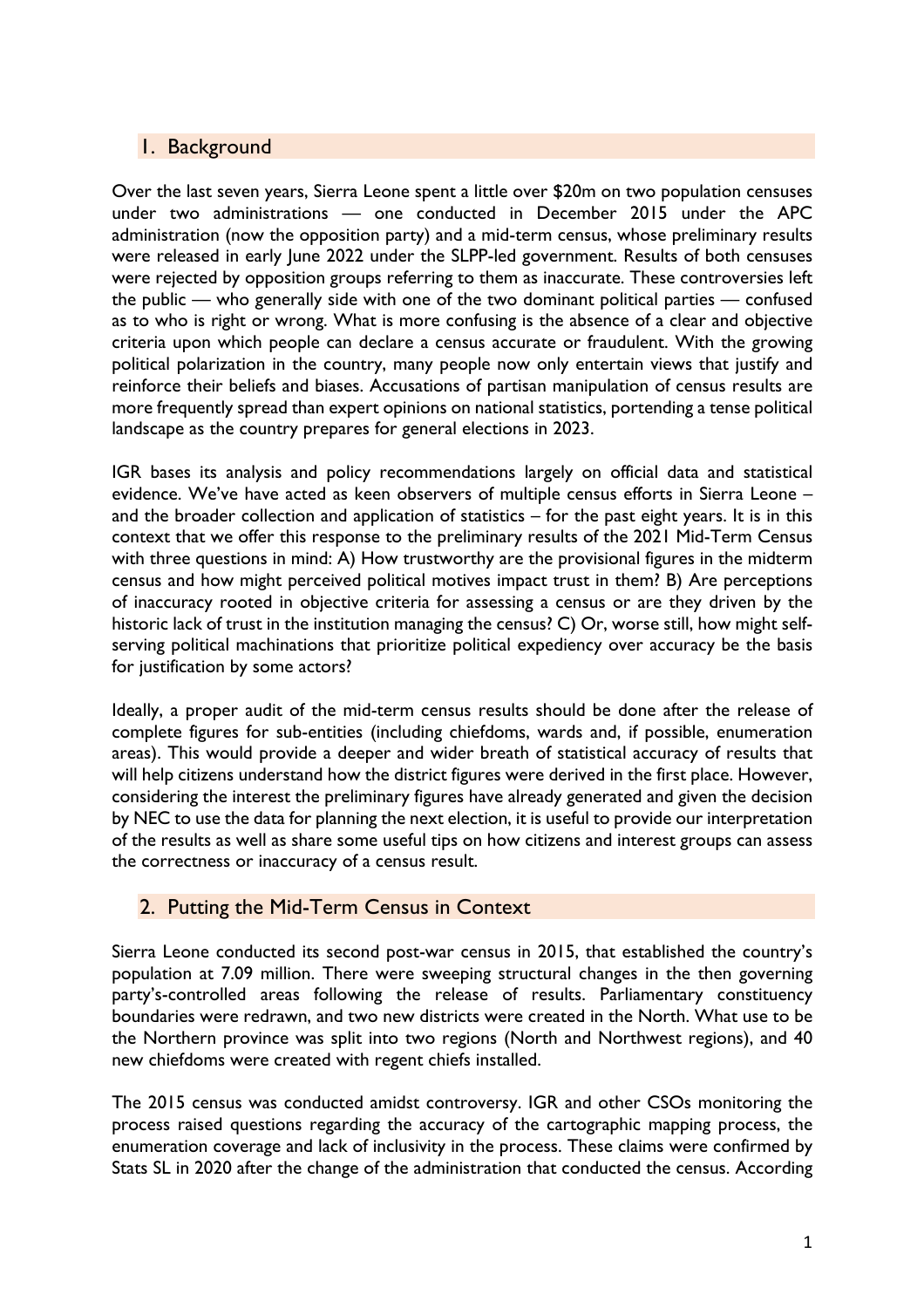to the Statistician General, his office could not account for 59% of the total enumeration areas covered in 2015 and most completed hard copies of the questionnaires are no longer in the archives. The implication of this is that 59% of the 2015 census can neither be audited nor used to compare figures of localities (towns and villages) with previous or future censuses. In light of these challenges, Stats SL reported that they had advised the Bio administration to conduct a mid-term census. The mid-term census project was initially jointly funded by the World Bank and GoSL, and it was designed to be the first to rely on electronic data capture to digitize the country's population and capture geo-codes of all localities.

Since the announcement of the mid-term census, the main opposition party that conducted the previous census and other groups outrightly condemned the initiative, calling it a ploy by the government to gerrymander constituencies and create new districts in its Southern and Eastern regions. Laying of the mid-term bill for approval by parliament resulted in a fight between MPs across the aisle. The opposition staged a boycott when the final enumeration date was announced, and some of its leaders vowed to attack census staff if they dared come to their communities. There were arrests of some opposition leaders in Freetown, including a vocal woman leader of one of the smaller parties. This move was preceded by a fallout between Stats SL and its main financier, the World Bank, with the latter stating its displeasure with the recruitment and training of enumerators. All other technical requirements of the census had been met by Stats SL.

With this mounting tension, many census enumerators especially in opposition stronghold districts in the North, Northwest, and Western regions conducted their work in fear, while counting proceeded smoothly in the ruling-party-controlled Southern and Eastern regions. There were reports of enumerators that made off with hundreds of tablets, which led to considerably slowing down the house count in Freetown. The Sierra Leone Police arrested a few perpetrators and detained some of the accused individuals.

Given the scale of resources already invested in the census, IGR supported the National Council for Civic Education to facilitate a meeting between civil society, religious leaders, traditional leaders, and Stats SL to discuss ways of overcoming the challenges facing the process, including pacifying belligerent communities to allow census staff to do their job. Calm returned to many communities after their engagement with civil society, religious leaders, chiefs and Stats SL staff. This helped census staff gain access to areas to perform their work.

In addition to the boycott, there were also technical difficulties with the process. Some households, especially in Freetown, complained that they were not visited. Stats SL extended the enumeration period by two weeks, established a toll-free line for the public to call and be counted, and re-assigned some trained enumerators who had completed their work in districts in the South and East to support household counts in Freetown. Notwithstanding the steps taken, the census still ended with some households complaining that they were not visited, and sections of the public are unclear on how households that are not covered were accounted for in the provisional results. It is still unclear what was the effect of the opposition boycott on coverage.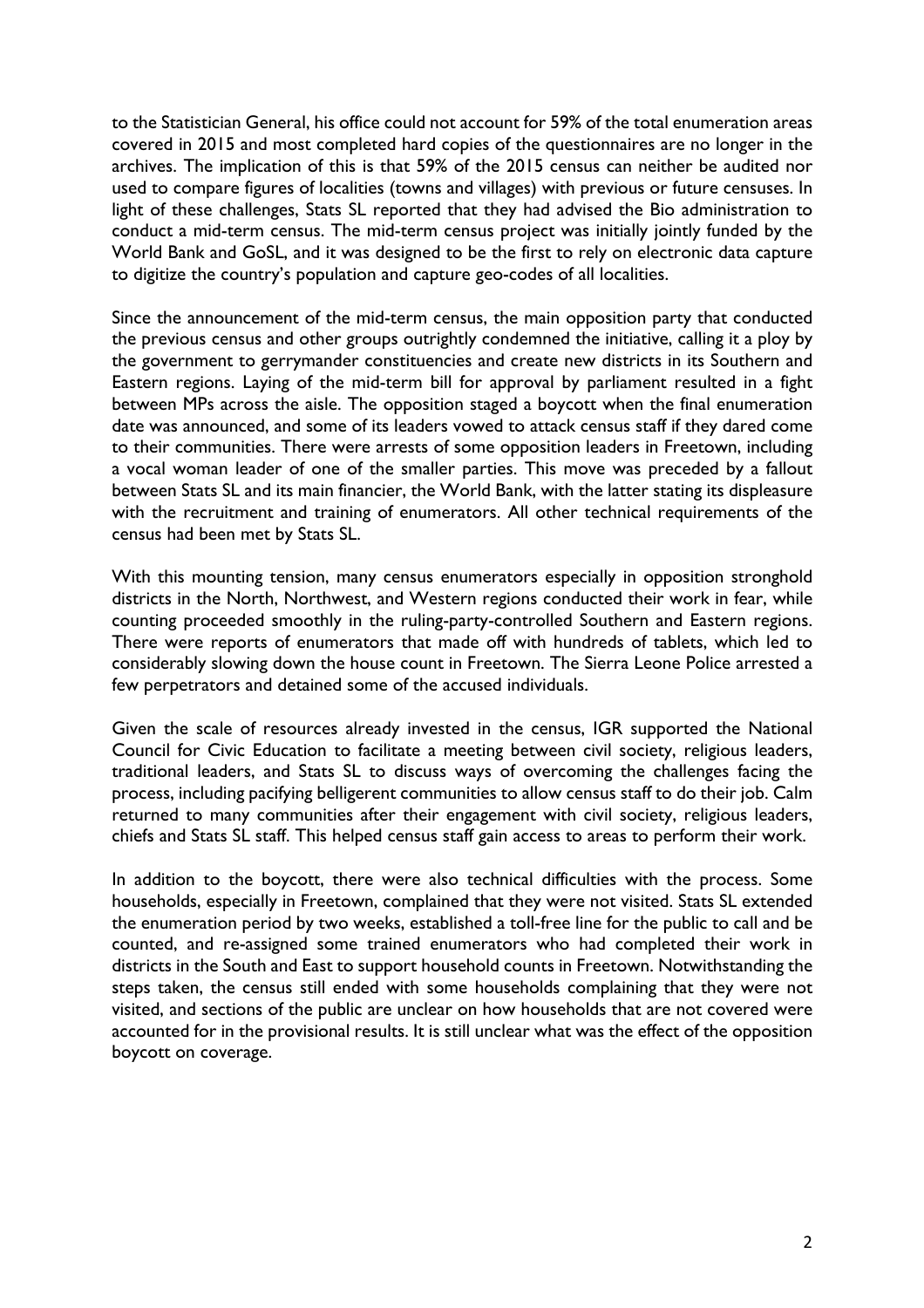## 3. Analysis of the Mid-Term Census Results

We employed two approaches to analyse the 2021 mid-term census results. First, we compared 2021 results with the 2015 census results for each district to understand the variance between the districts head-to-head. Table 1 below shows six out of the 16 districts that have the same share of the national population in both censuses. As such, there should be less contention on districts such as Kailahun (7%), Karene (4%), Kambia (5%), Koinadugu (3%), Port Loko (7%), and Tonkolili (7%). Freetown lost almost half of its population, while Western Rural saw the most significant increase, followed by Bo district.

| <b>Districts</b>     | <b>Population (2015</b><br><b>Census)</b> | <b>District %</b><br>Share of pop.<br>In 2015 | <b>Population</b><br>(2021)<br><b>Census)</b> | <b>District %</b><br>Share of pop.<br>in 2021 |  |
|----------------------|-------------------------------------------|-----------------------------------------------|-----------------------------------------------|-----------------------------------------------|--|
| Bo                   | 575,478                                   | 8%                                            | 756,975                                       | 10%                                           |  |
| Bombali              | 422,960                                   | 6%                                            | 387,236                                       | 5%                                            |  |
| <b>Bonthe</b>        | 200,781                                   | 3%                                            | 297,561                                       | 4%                                            |  |
| Falaba               | 205,353                                   | 3%                                            | 166,205                                       | 2%                                            |  |
| <b>Kailahun</b>      | 526,379                                   | 7%                                            | 545,947                                       | 7%                                            |  |
| <b>Kambia</b>        | 345,474                                   | 5%                                            | 367,699                                       | 5%                                            |  |
| <b>Karene</b>        | 285,546                                   | 4%                                            | 290,313                                       | 4%                                            |  |
| Kenema               | 609,891                                   | 9%                                            | 772,472                                       | 10%                                           |  |
| Koinadugu            | 204,019                                   | 3%                                            | 206, 133                                      | 3%                                            |  |
| Kono                 | 506,100                                   | 7%                                            | 620,703                                       | 8%                                            |  |
| Moyamba              | 318,588                                   | 4%                                            | 346,771                                       | 5%                                            |  |
| <b>Port Loko</b>     | 530,865                                   | 7%                                            | 528,038                                       | 7%                                            |  |
| Pujehun              | 346,461                                   | 5%                                            | 429,574                                       | 6%                                            |  |
| Tonkolili            | 513,984                                   | 7%                                            | 557,257                                       | 7%                                            |  |
| <b>Western Rural</b> | 444,270                                   | 6%                                            | 662,056                                       | 9%                                            |  |
| Western Urban        | 1,055,964                                 | 15%                                           | 606,701                                       | 8%                                            |  |
| <b>NATIONAL</b>      | 7,092,113                                 | 100%                                          | 7,541,641                                     | 100%                                          |  |

Table 1: Comparison of the Provisional Results of 2021 Mid-Term Census and 2015 Census

Now, let us return to the 10 districts where we saw variation in the two censuses. Here we apply a gold-standard measure of evaluating the accuracy of a population census. One of the most important measures of census accuracy is called "coverage." It indicates how close the census came to enumerating all persons living in Sierra Leone. In every census, some people are missed (referred to as "omissions"), and some are counted more than once or included in the census when they shouldn't be (called "erroneous enumerations"), such as transiting passengers. The UN Population Handbook provides two primary tools to measure census accuracy: Demographic Analysis and the Post-Enumeration Survey (PES). Each of these tools provide an independent estimate of the size and characteristics of the country's population that can be compared to the census results. Given that we are analysing the district-level provisional results, we can only apply a demographic analysis at this stage.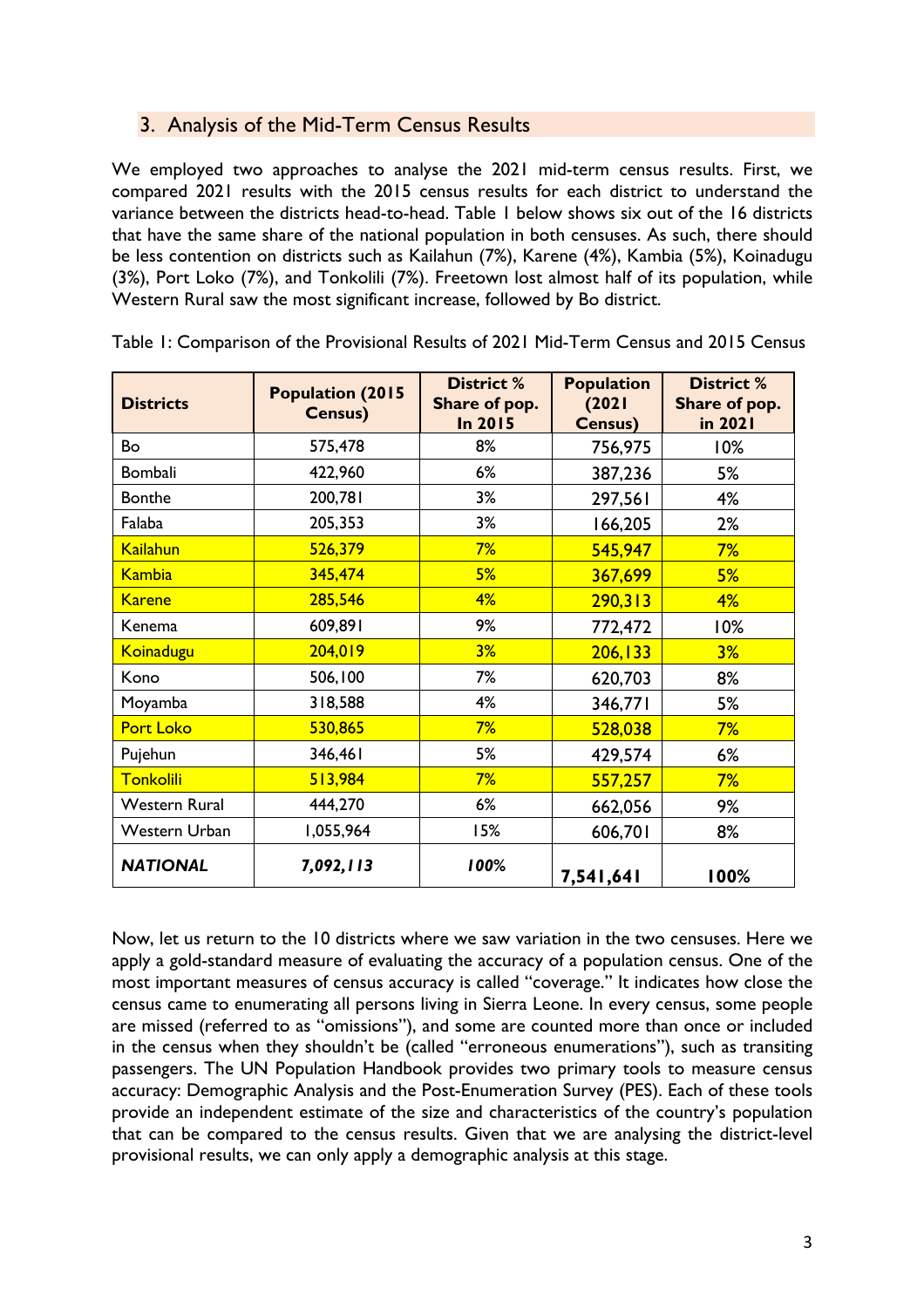Demographic Analysis is a method used to estimate population size and selected characteristics based on historical population data, birth and death records, health services enrolment, and school enrolment, etc. These national estimates of the population are produced independently of the census conducted, and the differences between these two sets of data are used to estimate net undercounts or overcounts of the population.

| <b>Districts</b> | No. of            | % Share | No of    | No. of     | <b>BCG</b> | % Share of | General      | District % |
|------------------|-------------------|---------|----------|------------|------------|------------|--------------|------------|
|                  | <b>NPSE</b>       | of NPSE | 2020 BCG | 2021       | Vaccine    | <b>BCG</b> | average      | Share of   |
|                  | <b>Candidates</b> |         | Vaccine  | <b>BCG</b> | average    | vaccine by | (Vaccination | pop in     |
|                  | 2020              |         |          | Vaccine    |            | district   | & NPSE)      | 2021       |
| Bo               | 14,403            | 9.9%    | 22,468   | 22,456     | 22,462     | 9.5%       | 9.7%         | 10%        |
| Bombali          | 8,883             | 6.1%    | 12,423   | 13,168     | 12,796     | 5.4%       | 5.7%         | 5%         |
| <b>Bonthe</b>    | 3,156             | 2.2%    | 6,563    | 7,605      | 7,084      | 3.0%       | 2.6%         | 4%         |
| Falaba           | 1,023             | 0.7%    | 5,003    | 4,517      | 4,760      | 2.0%       | l.4%         | 2%         |
| Kailahun         | 6,882             | 4.7%    | 16,595   | 19,672     | 18,134     | 7.7%       | 6.2%         | 7%         |
| Kambia           | 6,715             | 4.6%    | 11,047   | 11,440     | 11,244     | 4.8%       | 4.7%         | 5%         |
| Karene           | 6,130             | 4.2%    | 7,850    | 8,287      | 8,069      | 3.4%       | 3.8%         | 4%         |
| Kenema           | 13,067            | 8.9%    | 21,271   | 23,537     | 22,404     | 9.4%       | 9.1%         | 10%        |
| Koinadugu        | 4,192             | 2.9%    | 6,880    | 7,336      | 7,108      | 3.0%       | 2.9%         | 3%         |
| Kono             | 9,510             | 6.5%    | 14,293   | 14,514     | 14,404     | 6.1%       | 6.3%         | 8%         |
| Moyamba          | 4,719             | 3.2%    | 14,071   | 14,421     | 14,246     | 6.0%       | 4.6%         | 5%         |
| Port Loko        | 10,773            | 7.4%    | 19,924   | 21,838     | 20,881     | 8.8%       | 8.1%         | 7%         |
| Pujehun          | 3,531             | 2.4%    | 14,748   | 16,538     | 15,643     | 6.6%       | 4.5%         | 6%         |
| Tonkolili        | 10,735            | 7.3%    | 13,012   | 14,817     | 13,915     | 5.9%       | 6.6%         | 7%         |
| W/Rural          | 14,707            | 10.1%   | 17,192   | 18,262     | 17,727     | 7.5%       | 8.8%         | 9%         |
| W/Urban          | 27,781            | 19.0%   | 24,714   | 29,575     | 27,145     | 11.5%      | 15.3%        | 8%         |
| <b>NATIONAL</b>  | 146,207           | 100.0%  | 228,054  | 247,983    | 238,019    | 100.0%     | 100.0%       | 100%       |

Table 2: Comparison of the Provision Results of 2021 Mid-Term Census with NPSE and Using Vaccination Data

Sources: Min of Basic & Sr. Sec Edu for NPSE and Min of Health for BCG data

*Table 2* above uses two demographic estimates: 1) The total record of children (between the ages of 10-12 years old) who took National Primary School Exams (NPSE) in all districts in 2020, and 2) Children under five that received BCG vaccines (for tuberculosis prevention) in 2020 and 2021. The district-level proportions of children who took NPSE exams and vaccinations are compared to those of the 2021 Mid-Term Census.

Although primary school children and infants represent only a share of the population from a specific age range, they are still generally reliable measures. There is relatively consistent, high participation in both across the population. For example, it is believed the BCG vaccination rate is 96 percent. In addition, youth represent a large proportion of the population: 40 percent, according to the United Nations Population Fund (UNFPA). BCG vaccination and NPSE data are also less susceptible to political or gender biases than other potential proxy measures of population proportions, such as voter registrations. For instance, government or opposition activities cannot add or reduce the number of children applying for NPSE exams.

Figure 1 on the following page contains maps that compare the district-level proportions of the population from the 2015 Census, the 2021 Mid-Term Census, BCG vaccines administered, and NPSE candidates.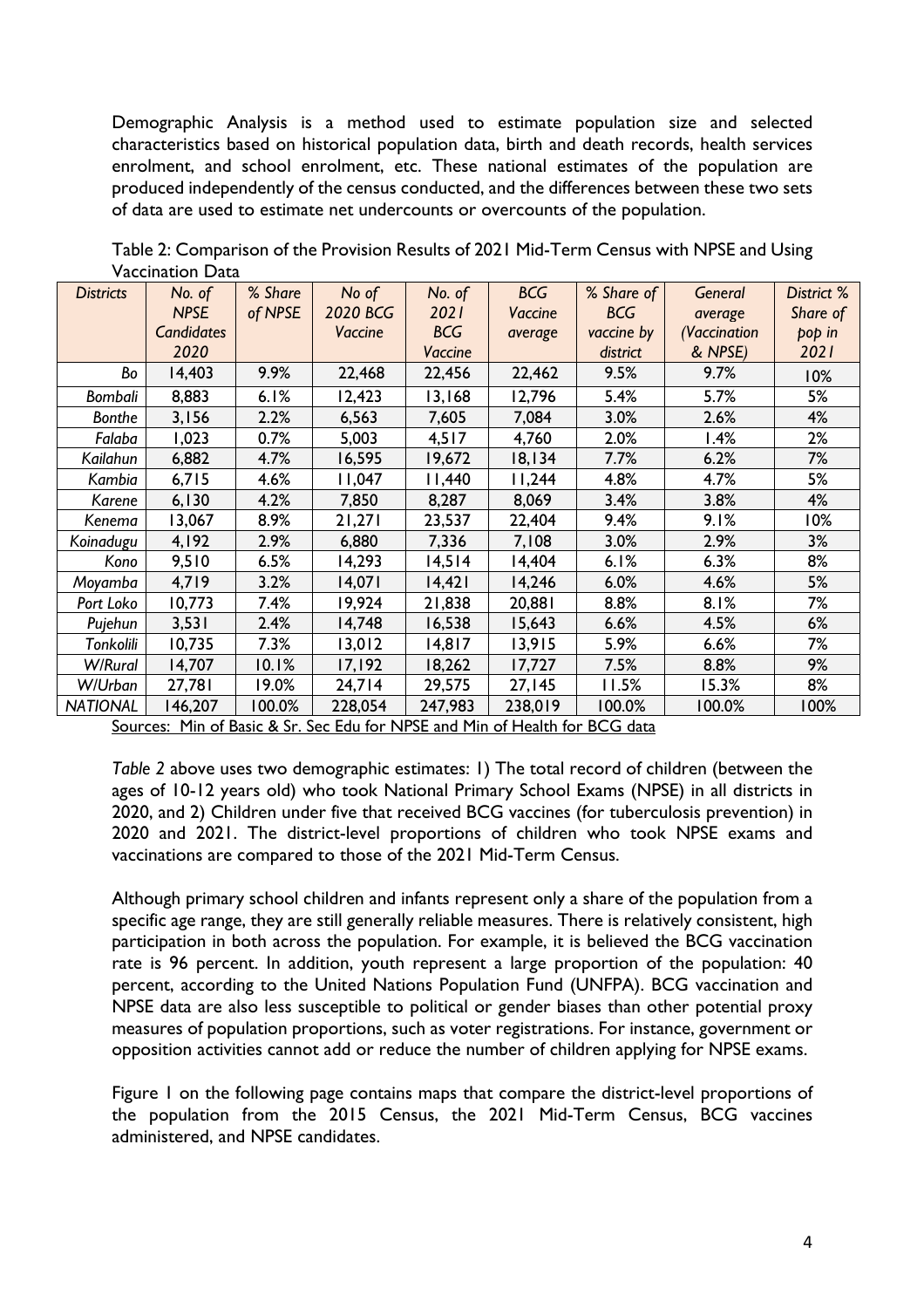#### **Figure 1: District-Level Comparison of Census Results with Data from NPSE and BCG Vaccinations**



Our focus of analysis in this section is on the remaining 10 districts that did not align with the figures in the 2015 census. The population share of three of the districts: Bonthe (4%), Kono (8%) and Pujehun (6%) in the mid-term census provisional results is lower than the share of children that took the BCG vaccine and the NPSE candidates. It will be helpful for Stats SL to provide micro data on these districts to understand the actual school enrolment rate and better understand this variance. Already Bonthe is the only district that reported more women than men in this provisional results. Which means there could be more in the details. The results of districts such as Bombali (5%), Bo (10%), Kenema (10%) and Falaba (2%) are all within the margin of error of the demographic estimates of children vaccinated and NPSE candidates.

The population results for Freetown (8%) surprised many commentators (See Yusuf Bangura's commentary as an example and the press release by National Elections Watch (NEW)). Our analysis also shows a sizeable variance between the city's 8% share of the population compared to the average 15.3% share of NPSE candidates and vaccine results combined. In preparing this brief we saw no available record that could help citizens to understand the demographic changes happening in Freetown. We can only give anecdotal explanation for this variance. Freetown has a higher concentration of quality schools, and parents from outside, known as Greater Freetown (the environs of the city) send their children to these schools. In other words, a significant share of the school children taking NPSE and people seeking medical treatment travel from the Western Rural communities to access these services. It is the case that a good share of Freetown's large population seen during the day are not necessarily